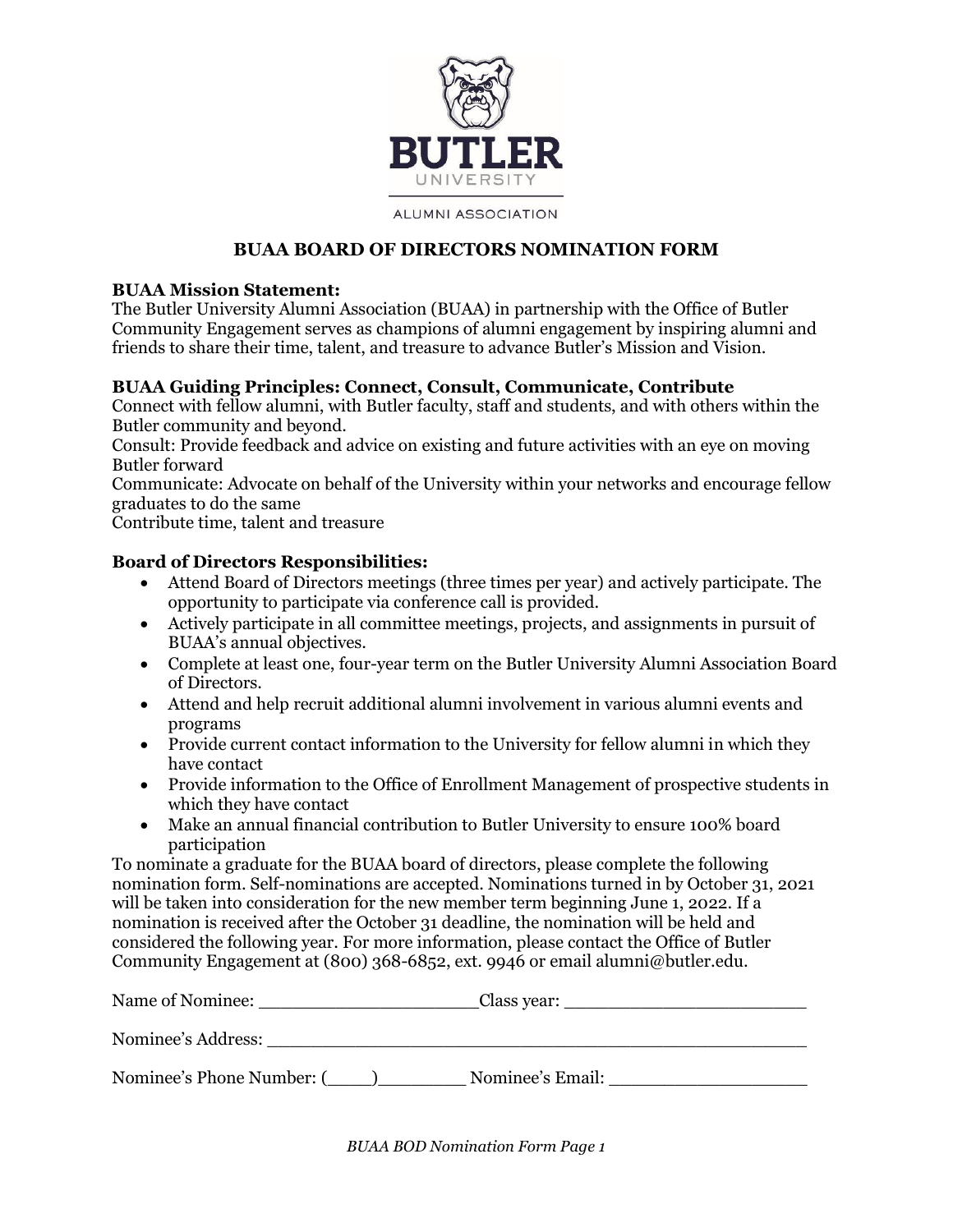Please provide as much detailed information as possible about your nominee, how they are affiliated with Butler University and why you believe they would be an asset to our board. The membership committee strongly encourages nominators to complete questions with as many relevant and specific examples as possible.

1. Please tell us how your candidate's current Butler alumni activity, community involvement, and professional career will enhance the Butler Alumni Assoc. Board. Provide as much detail as possible.

and the control of the control of the control of the control of the control of the control of the control of the

<u> 1989 - Johann Stoff, amerikansk politiker (d. 1989)</u>

<u> 1989 - Jan James James James James James James James James James James James James James James James James J</u>

<u> 1989 - Johann Stoff, deutscher Stoffen und der Stoffen und der Stoffen und der Stoffen und der Stoffen und der</u>

<u> 1989 - Johann Stoff, deutscher Stoffen und der Stoffen und der Stoffen und der Stoffen und der Stoffen und der</u>

2. If the decision were up to you, why would you choose this person to be on your board?

<u> 1989 - Johann Stoff, amerikansk politiker (d. 1989)</u>

**Additional Comments:** 

| Nominator's Name | Nominator's Email |  |
|------------------|-------------------|--|
|                  |                   |  |

**BUAA BOD Nomination Form Page 2**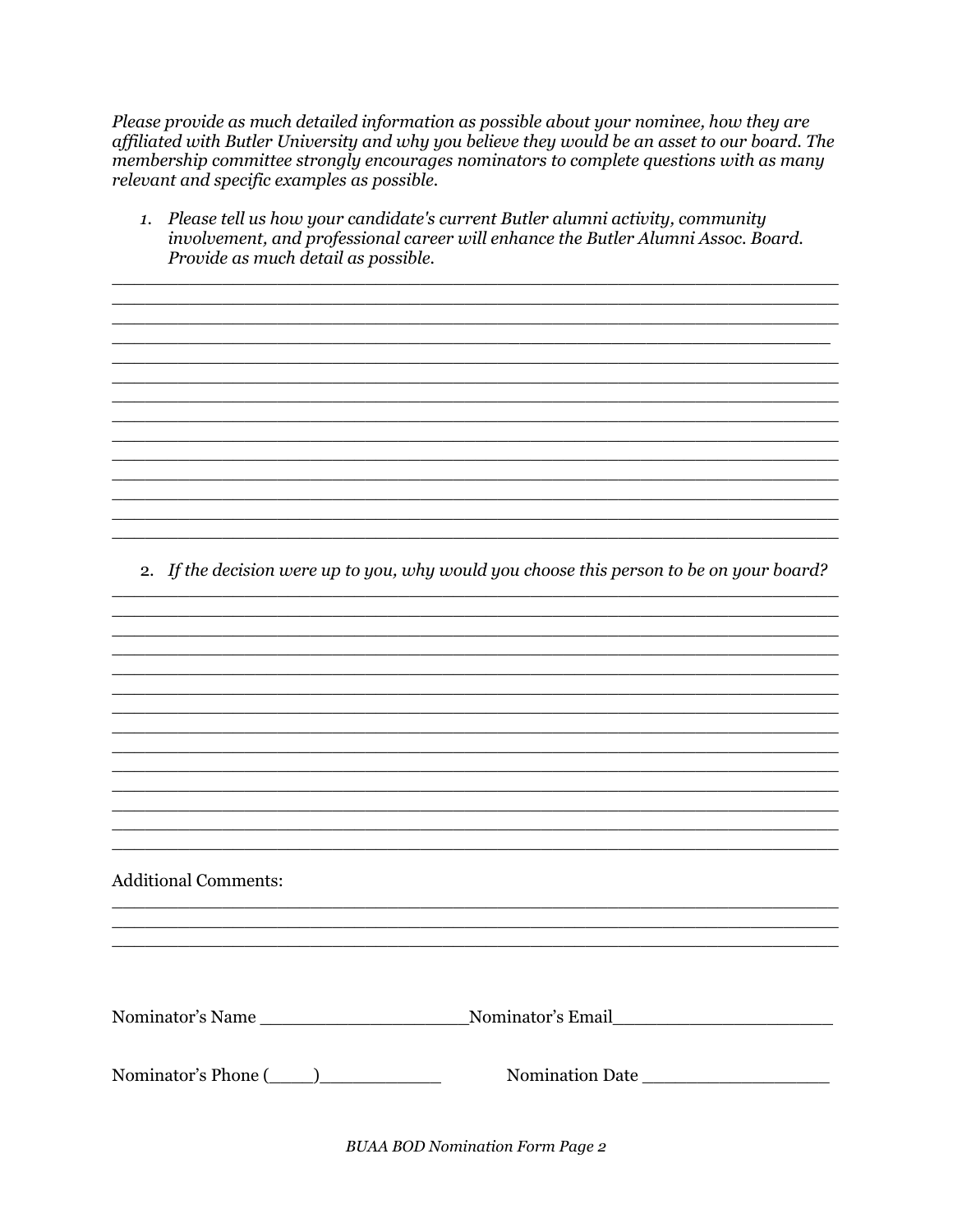#### **Information to be completed by candidate**

*Please give as much detailed information as possible about yourself and why you believe you would be an asset to the Alumni Board. The option to upload your resume, bio, and/or letters of support is available below. The Membership Committee strongly encourages candidates to prepare thoughtful responses to all questions.*

*Connect: Explain how you have connected or will connect with fellow alumni, Butler faculty, staff and students, and others in the community*

 $\overline{a_1}$  ,  $\overline{a_2}$  ,  $\overline{a_3}$  ,  $\overline{a_4}$  ,  $\overline{a_5}$  ,  $\overline{a_6}$  ,  $\overline{a_7}$  ,  $\overline{a_8}$  ,  $\overline{a_9}$  ,  $\overline{a_9}$  ,  $\overline{a_9}$  ,  $\overline{a_9}$  ,  $\overline{a_9}$  ,  $\overline{a_9}$  ,  $\overline{a_9}$  ,  $\overline{a_9}$  ,  $\overline{a_9}$  ,  $\mathcal{L}_\mathcal{L} = \mathcal{L}_\mathcal{L} = \mathcal{L}_\mathcal{L} = \mathcal{L}_\mathcal{L} = \mathcal{L}_\mathcal{L} = \mathcal{L}_\mathcal{L} = \mathcal{L}_\mathcal{L} = \mathcal{L}_\mathcal{L} = \mathcal{L}_\mathcal{L} = \mathcal{L}_\mathcal{L} = \mathcal{L}_\mathcal{L} = \mathcal{L}_\mathcal{L} = \mathcal{L}_\mathcal{L} = \mathcal{L}_\mathcal{L} = \mathcal{L}_\mathcal{L} = \mathcal{L}_\mathcal{L} = \mathcal{L}_\mathcal{L}$  $\mathcal{L}_\mathcal{L} = \{ \mathcal{L}_\mathcal{L} = \{ \mathcal{L}_\mathcal{L} = \{ \mathcal{L}_\mathcal{L} = \{ \mathcal{L}_\mathcal{L} = \{ \mathcal{L}_\mathcal{L} = \{ \mathcal{L}_\mathcal{L} = \{ \mathcal{L}_\mathcal{L} = \{ \mathcal{L}_\mathcal{L} = \{ \mathcal{L}_\mathcal{L} = \{ \mathcal{L}_\mathcal{L} = \{ \mathcal{L}_\mathcal{L} = \{ \mathcal{L}_\mathcal{L} = \{ \mathcal{L}_\mathcal{L} = \{ \mathcal{L}_\mathcal{$ 

\_\_\_\_\_\_\_\_\_\_\_\_\_\_\_\_\_\_\_\_\_\_\_\_\_\_\_\_\_\_\_\_\_\_\_\_\_\_\_\_\_\_\_\_\_\_\_\_\_\_\_\_\_\_\_\_\_\_\_\_\_\_\_\_

*Consult: What feedback, suggestions, and advice do you currently have on existing activities with the BUAA and Butler?* 

 $\_$  , and the set of the set of the set of the set of the set of the set of the set of the set of the set of the set of the set of the set of the set of the set of the set of the set of the set of the set of the set of th  $\mathcal{L}_\mathcal{L} = \{ \mathcal{L}_\mathcal{L} = \{ \mathcal{L}_\mathcal{L} = \{ \mathcal{L}_\mathcal{L} = \{ \mathcal{L}_\mathcal{L} = \{ \mathcal{L}_\mathcal{L} = \{ \mathcal{L}_\mathcal{L} = \{ \mathcal{L}_\mathcal{L} = \{ \mathcal{L}_\mathcal{L} = \{ \mathcal{L}_\mathcal{L} = \{ \mathcal{L}_\mathcal{L} = \{ \mathcal{L}_\mathcal{L} = \{ \mathcal{L}_\mathcal{L} = \{ \mathcal{L}_\mathcal{L} = \{ \mathcal{L}_\mathcal{$ 

 $\_$  , and the set of the set of the set of the set of the set of the set of the set of the set of the set of the set of the set of the set of the set of the set of the set of the set of the set of the set of the set of th

 $\overline{\phantom{a}}$  , and the contribution of the contribution of the contribution of the contribution of the contribution of the contribution of the contribution of the contribution of the contribution of the contribution of the

 $\mathcal{L}_\text{max}$  , and the set of the set of the set of the set of the set of the set of the set of the set of the set of the set of the set of the set of the set of the set of the set of the set of the set of the set of the

*Communicate: Share how and what you will do to communicate BUAA and Butler activities to your network*  $\overline{a_1}$  ,  $\overline{a_2}$  ,  $\overline{a_3}$  ,  $\overline{a_4}$  ,  $\overline{a_5}$  ,  $\overline{a_6}$  ,  $\overline{a_7}$  ,  $\overline{a_8}$  ,  $\overline{a_9}$  ,  $\overline{a_9}$  ,  $\overline{a_9}$  ,  $\overline{a_9}$  ,  $\overline{a_9}$  ,  $\overline{a_9}$  ,  $\overline{a_9}$  ,  $\overline{a_9}$  ,  $\overline{a_9}$  ,

 $\_$  , and the set of the set of the set of the set of the set of the set of the set of the set of the set of the set of the set of the set of the set of the set of the set of the set of the set of the set of the set of th  $\_$  , and the set of the set of the set of the set of the set of the set of the set of the set of the set of the set of the set of the set of the set of the set of the set of the set of the set of the set of the set of th

 $\_$  , and the set of the set of the set of the set of the set of the set of the set of the set of the set of the set of the set of the set of the set of the set of the set of the set of the set of the set of the set of th

 $\_$  , and the set of the set of the set of the set of the set of the set of the set of the set of the set of the set of the set of the set of the set of the set of the set of the set of the set of the set of the set of th  $\_$  , and the set of the set of the set of the set of the set of the set of the set of the set of the set of the set of the set of the set of the set of the set of the set of the set of the set of the set of the set of th

 $\overline{\phantom{a}}$  , and the set of the set of the set of the set of the set of the set of the set of the set of the set of the set of the set of the set of the set of the set of the set of the set of the set of the set of the s

*Contribute: Share how you have/will contribute your time, talent and treasure*

*Reflect on your work, experiences, actions and views related to Diversity, Equity, and Inclusion and share how your perspective would contribute to the Butler alumni community.* 

\_\_\_\_\_\_\_\_\_\_\_\_\_\_\_\_\_\_\_\_\_\_\_\_\_\_\_\_\_\_\_\_\_\_\_\_\_\_\_\_\_\_\_\_\_\_\_\_\_\_\_\_\_\_\_\_\_\_\_\_\_\_\_\_\_\_\_\_\_\_\_\_\_\_\_\_\_\_\_\_\_\_\_\_\_ \_\_\_\_\_\_\_\_\_\_\_\_\_\_\_\_\_\_\_\_\_\_\_\_\_\_\_\_\_\_\_\_\_\_\_\_\_\_\_\_\_\_\_\_\_\_\_\_\_\_\_\_\_\_\_\_\_\_\_\_\_\_\_\_\_\_\_\_\_\_\_\_\_\_\_\_\_\_\_\_\_\_\_\_\_ \_\_\_\_\_\_\_\_\_\_\_\_\_\_\_\_\_\_\_\_\_\_\_\_\_\_\_\_\_\_\_\_\_\_\_\_\_\_\_\_\_\_\_\_\_\_\_\_\_\_\_\_\_\_\_\_\_\_\_\_\_\_\_\_\_\_\_\_\_\_\_\_\_\_\_\_\_\_\_\_\_\_\_\_\_

\_\_\_\_\_\_\_\_\_\_\_\_\_\_\_\_\_\_\_\_\_\_\_\_\_\_\_\_\_\_\_\_\_\_\_\_\_\_\_\_\_\_\_\_\_\_\_\_\_\_\_\_\_\_\_\_\_\_\_\_\_\_\_\_\_\_\_\_\_\_\_\_\_\_\_

Additional Comments:

 $\_$  , and the set of the set of the set of the set of the set of the set of the set of the set of the set of the set of the set of the set of the set of the set of the set of the set of the set of the set of the set of th  $\_$  , and the set of the set of the set of the set of the set of the set of the set of the set of the set of the set of the set of the set of the set of the set of the set of the set of the set of the set of the set of th  $\_$  , and the set of the set of the set of the set of the set of the set of the set of the set of the set of the set of the set of the set of the set of the set of the set of the set of the set of the set of the set of th  $\overline{a_1}$  ,  $\overline{a_2}$  ,  $\overline{a_3}$  ,  $\overline{a_4}$  ,  $\overline{a_5}$  ,  $\overline{a_6}$  ,  $\overline{a_7}$  ,  $\overline{a_8}$  ,  $\overline{a_9}$  ,  $\overline{a_9}$  ,  $\overline{a_9}$  ,  $\overline{a_9}$  ,  $\overline{a_9}$  ,  $\overline{a_9}$  ,  $\overline{a_9}$  ,  $\overline{a_9}$  ,  $\overline{a_9}$  ,